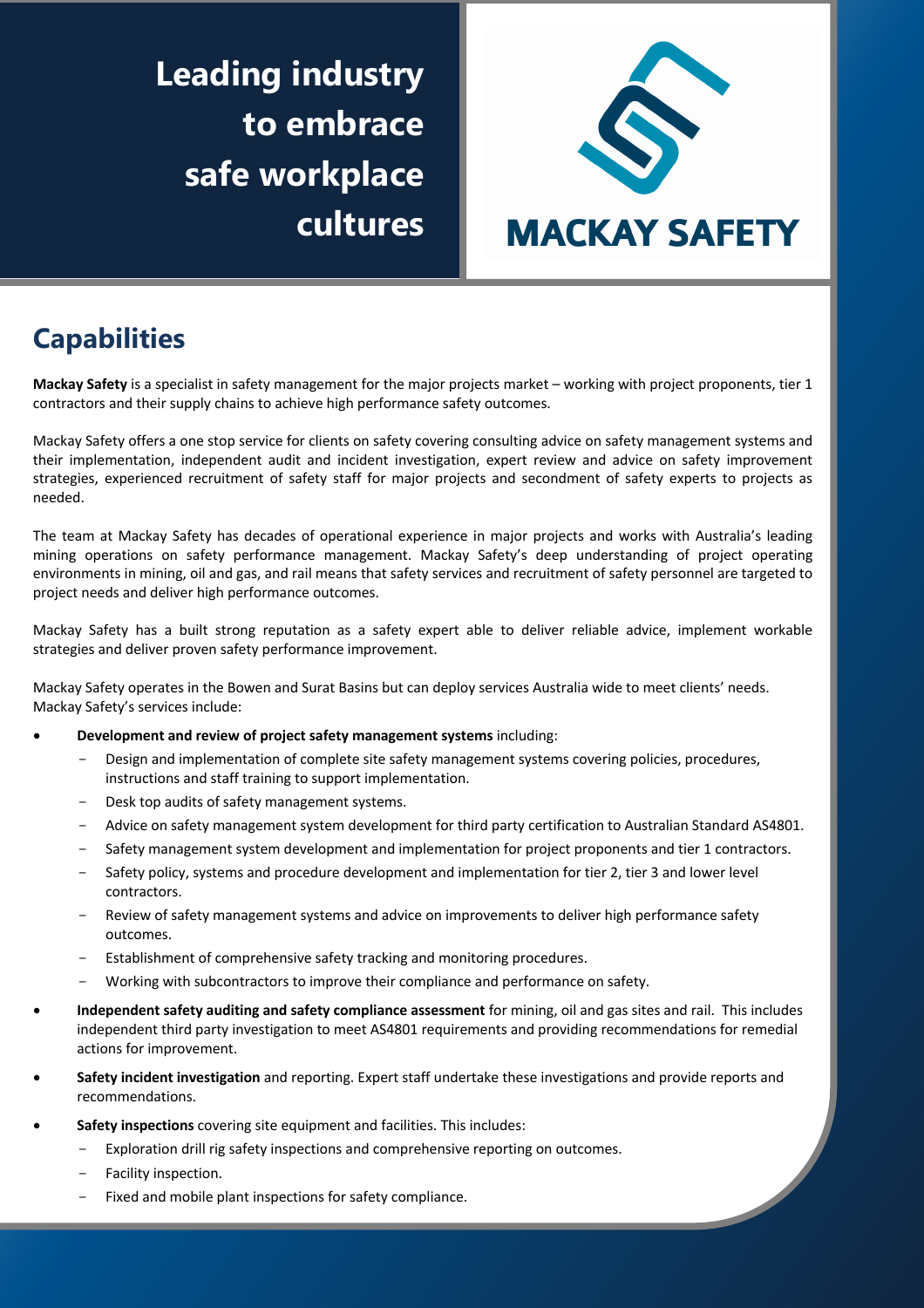- **Risk assessments** that focus on safety and other key risks on major project sites and operations. Mackay Safety's experience and understanding of major project operations ensures that these assessments provide accurate insights into current and potential risks that need to be managed.
- **Recruitment and labour hire services** covering experienced safety personnel. Features of the service include:
	- Recruitment services delivered by industry experienced safety experts who can match the right skills to project needs.
	- Labour hire covering senior safety managers through to operational staff.
	- All safety personnel are screened by experts in major project safety to ensure that only quality staff are deployed.
- **Safety staff placement**  Mackay Safety has a network of safety experts, all with major projects experience and strong track records, who can be deployed in short term (few weeks) and long term (1 to 2 years) placements with client projects. The depth of experience across many large projects brings experience that ordinary recruitment services can struggle to match.
- **Safety training services** to meet resource site requirements. This includes:
	- Safety skills audit and gap training to address skills gaps.
	- Mackay Safety delivers training including induction training and safety training from first aid through to Certificate level training. Mackay Safety has an alliance with an RTO to issue certificates for training completed.
- Expert advice on a broad range of safety issues that can arise on large and complex projects in the mining, oil and gas, and rail sectors.

Mackay Safety is able to respond quickly to requests and enquiries and key staff are available out of normal business hours to assist with any urgent or emergency requests.

Mackay Safety has successfully completed projects up to \$3M in value. Mackay Safety is able to scale up to meet increased demand as required.

Mackay Safety is a division of The Bullion Group which provides project management, recruitment and labour hire, and technical specialist support to major project clients in the mining, oil, gas and rail sectors.

Mackay Safety is a member of various associations and committees including:

Civil Contractors Federations Queensland (CCFQ) GEA (Gladstone Engineering Alliance) RIN (Resource Industry Network) and a metal control and Austmine Bowen Basin Mining Club Split Spaces

## **Equipment and Resources**

Mackay Safety operates from its base in Mackay and can deploy staff and resources Australia wide.

Mackay Safety has had a core staff of 6 and can expand to 40 based in its network.

Mackay Safety uses project management and specialist software for job management and planning in resource projects.

Mackay Safety is a software developer has a small IT team working on software to support safety and project compliance requirements.

Mackay Safety's alliance with an RTO and its depth of industry skills and experience support the company's commitment to ongoing skills development.

Innovation and continuous improvement are core drivers for Mackay Safety and the company continues to strive for leading best practice at a global level.

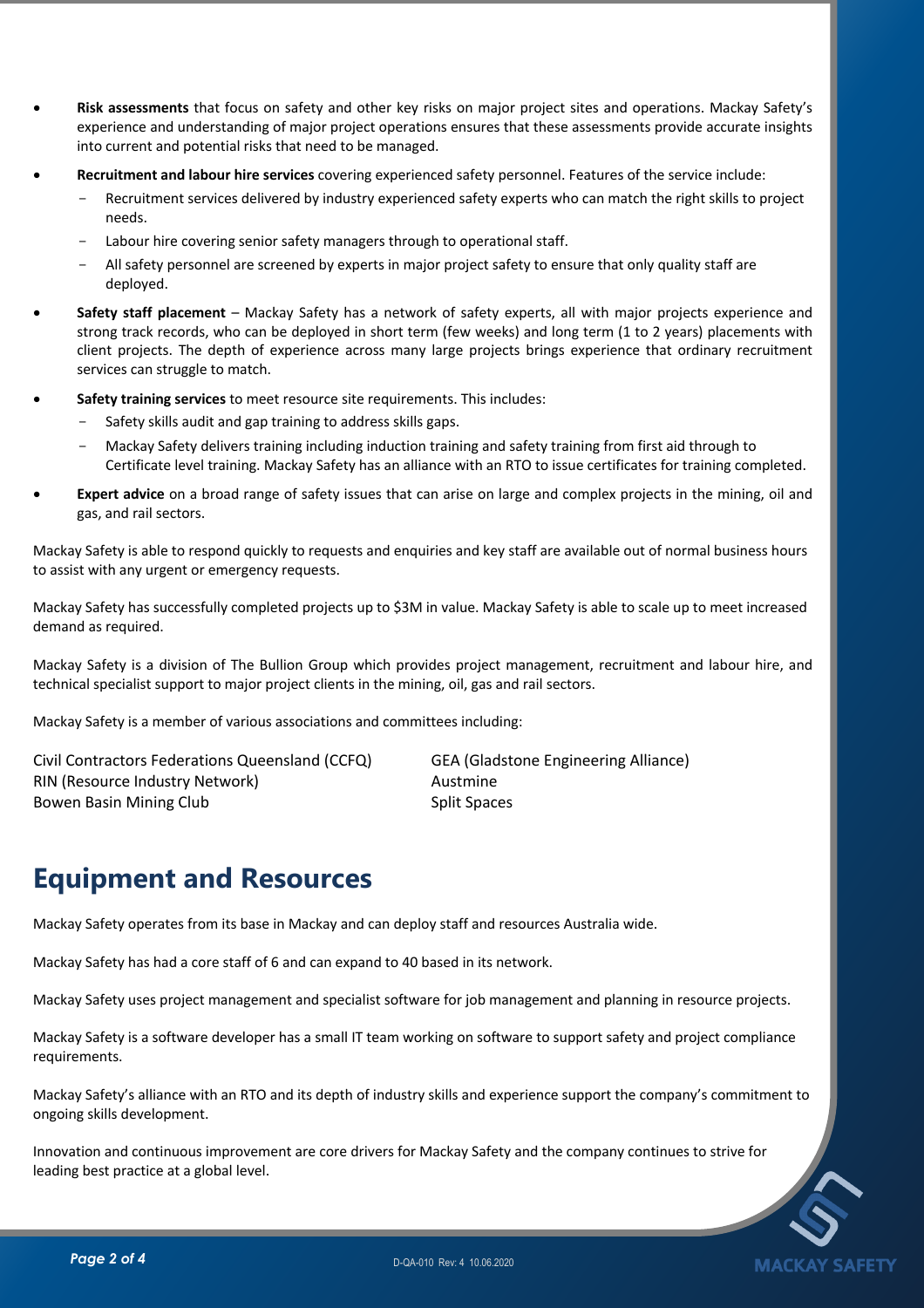# **Track Record**

Mackay Safety has worked successfully with Audit Services International, BHP Billiton, Anglo American, BMA Coal, Xstrata, Vale Australia, Rio Tinto, ESCO Australia, Altona Mining, Capricorn Western Group, Datalek Systems and Electrical, Boom Logistics, Aspect3, Silver City Drilling, Pioneer Drilling, Greg Hyne Drilling and Dempsey Australia.

Examples of past work include:

- Audit Services International (Implementation and effectiveness audits):
	- Anglo Grosvenor Coal Mine;
	- Fitzroy Resources Carborough Downs Coal Mine;
	- Resolute Gold Syama (Mali Africa), Carpentaria Gold (Ravenswood QLD).
- Auditor (Audit Services International)
- OHS desktop systems audit (Various).
- Safety Management Plan development and implementation and provision of Safety Advisor on contract basis (Various).
- Safety Advisor hire to rail construction project (Aspect3).
- Conducting drill rig audits (Anglo American Coal).
- Mine Risk Assessment (Rio Tinto).
- Childcare centre OHS audits (Lady Gowrie).
- Pool safety inspections within the Mackay area.
- Since 2009 Mackay Safety has supplied safety advisors to various companies.

### **Management Systems**

#### *Workplace Health and Safety*

Universal Services has a comprehensive safety management system that is designed to deliver zero harm outcomes and meet the requirements of major resource projects. This system has been accredited to AS4801 and certification achieved.

#### *Quality System*

Universal Services has a quality management system that aligns with ISO standards and covers all aspects of the firm's work.

#### *Environmental Management System*

Universal Services has an environmental management system that focuses on minimising impacts on the environment.

#### *Greenhouse Gas Management*

Universal Services has been accredited to ISO14064 and certification achieved.

#### *Risk Management System*

Universal Services is a specialist in risk management and has a comprehensive risk management system covering business risk and service delivery risk. This covers assessment of risks for hazards, activities, products and services and implementation of appropriate control measures. Universal Services uses a risk matrix to identify and assess all potential risks.